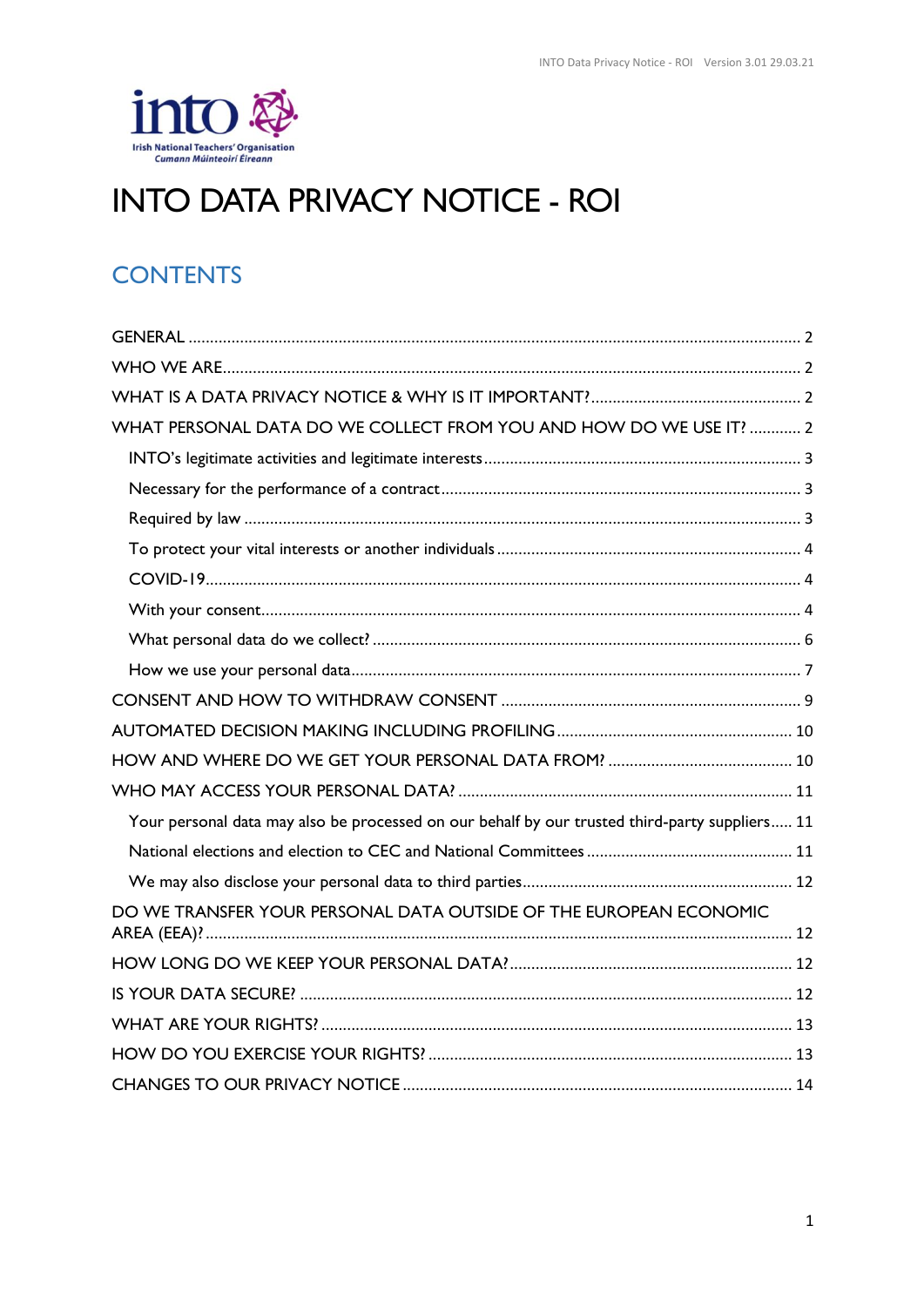

### <span id="page-1-0"></span>**GENERAL**

The Irish National Teachers' Organisation (herein INTO) is committed to processing all personal data in accordance with the General Data Protection Regulation (EU) (2016/679) (herein GDPR), Data Protection Acts 1988 to 2018 and any other relevant data protection laws and codes of conduct (herein collectively referred to as '**the data protection laws**').

### <span id="page-1-1"></span>WHO WE ARE

The INTO, founded in 1868, is the oldest and largest teachers' trade union operating in both the Republic of Ireland and Northern Ireland. The INTO is a data controller under the data protection laws.

# <span id="page-1-2"></span>WHAT IS A DATA PRIVACY NOTICE & WHY IS IT IMPORTANT?

Respecting your data's privacy is essential to us. Therefore, we have set out in this Data Privacy Notice how the INTO treats members' and users' personal data; personal data of connected individuals (such as where a complaint is made against a member); and how thirdparty organisations linked with the INTO through its website(s), membership database, devices, mobile applications, and newsletters treat this personal data.

Please read this statement carefully to understand the views and practices of the INTO regarding personal data.

When you share personal data with us or when we collect personal data about you, we will use it in line with this Privacy Notice. If you have any questions or concerns about this Privacy Notice, please contact us at  $dpo@into.e.$ 

This notice is under regular review. Please check this page for any updates.

Should we need to process your data in a new way, we will only do so after conducting a Data Privacy Impact Assessment.

# <span id="page-1-3"></span>WHAT PERSONAL DATA DO WE COLLECT FROM YOU AND HOW DO WE USE IT?

The collection of personal data and processing special categories of data are a fundamental part of providing the service offered by INTO and we therefore have specific measures and controls in place to ensure that we comply with the conditions outlined in the data protection laws.

The INTO must have a lawful basis to collect and use personal data. The purposes and legal basis for processing personal data collected by the INTO are explained below: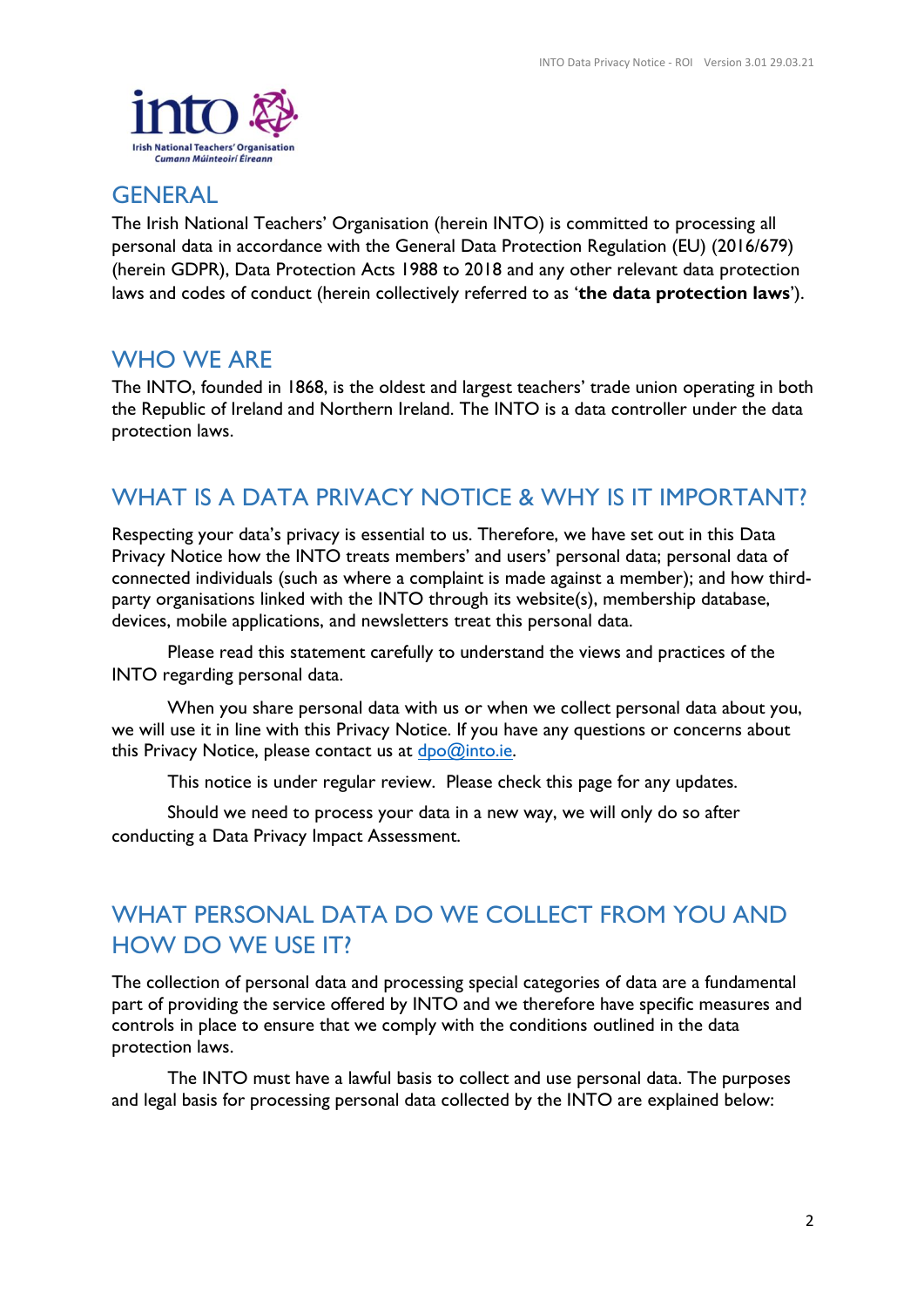

#### <span id="page-2-0"></span>INTO's legitimate activities and legitimate interests

We use your personal data for our legitimate activities and legitimate interests as outlined below. You have a right to object to this processing at any time:

- To carry out the normal activities of a Trade Union as set out in INTO's objects at Rule 3 of our Rules and Constitution, and which include provision of advice and assistance for members, to administer a benevolent fund to assist members in accordance with our Rules, and to provide or provide for representation of members in industrials relations and legal processes such as hearings before the WRC, the Labour Courts or courts of law;
- To improve our products and services to ensure they match your needs;
- To prevent fraud so nobody may take your virtual personality and to prevent fraudulent activity on our websites;
- To secure our tools to keep our tools (websites/apps/devices) safe and secure and working properly without security breaches;
- To represent members' interests where a complaint has been made against them by providing advice and assistance in defending the member's rights.

#### <span id="page-2-1"></span>Necessary for the performance of a contract

We need to collect and use your personal data in order for you to:

- Become a member of the INTO:
- Pay your membership subscription to INTO e.g. through your fortnightly salary or direct debit;
- Attend training and receive certifications (e.g. INTO Learning Summer Programme).

#### <span id="page-2-2"></span>Required by law

We use your personal data to comply with all relevant laws and regulations including:

- Reporting to Registry of Friendly Societies (ROI) and the Northern Ireland Certification Officer (NI);
- Keeping proper books and records;
- To manage and investigate any complaints;
- To hold a ballot in relation to any proposed industrial action.

We carry out internal reporting, quality checking, compliance controls and audits to help meet our legal obligations.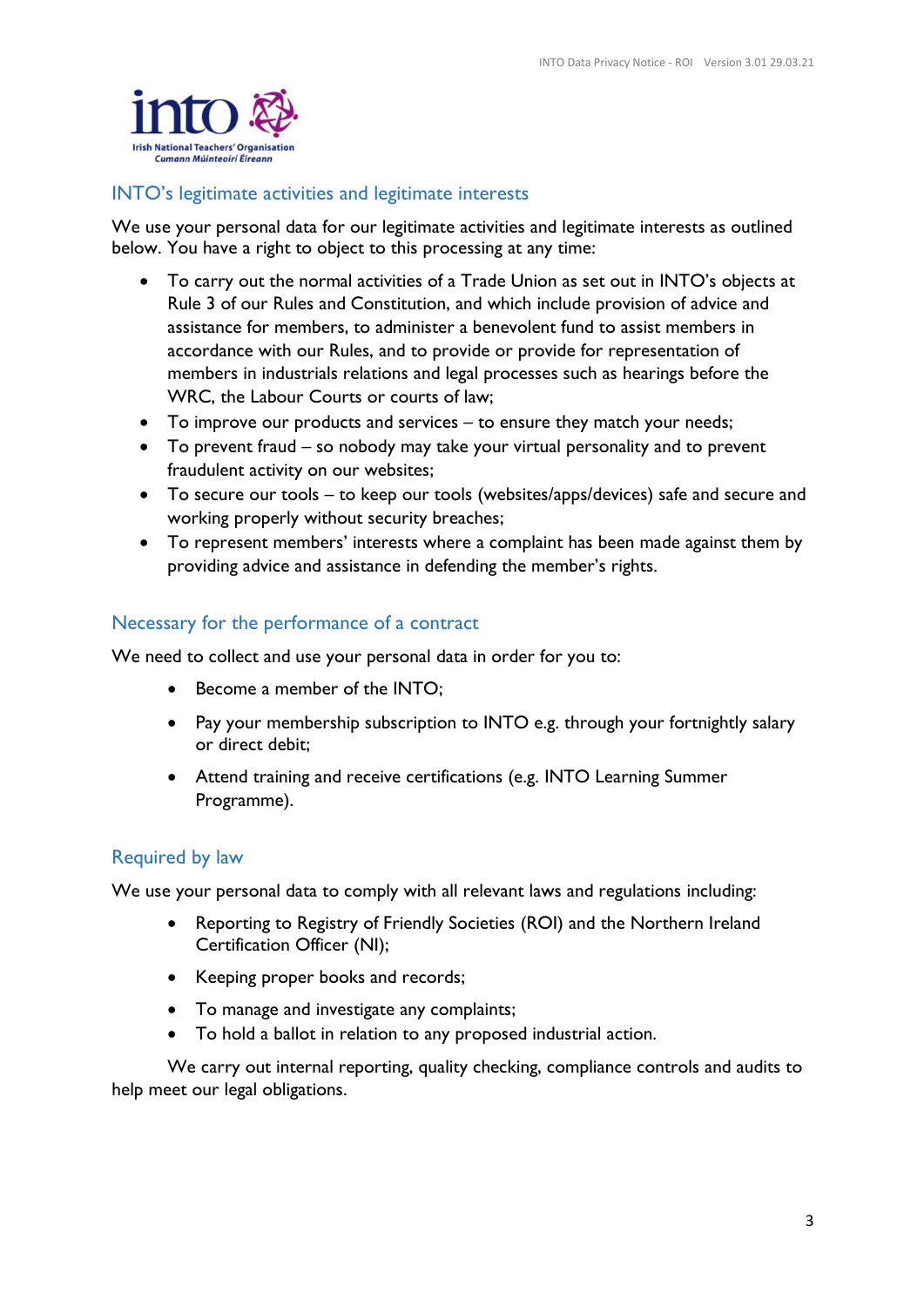

#### <span id="page-3-0"></span>To protect your vital interests or another individuals

To protect you (or someone else) when there is evidence of danger to your (or someone else's) health and/or safety.

### <span id="page-3-1"></span>COVID-19

Any person attending or visiting INTO Head Office will be required to complete a visitors' log and a questionnaire in line with guidance issued by the HSE.

The medical data provided in the questionnaire will be processed by INTO in the context of the COVID-19 public health emergency:

- (i) for the purpose of maintaining safety within the workplace and
- (ii) in the interests of wider public health.

The legal basis for collecting this data is INTO's legal obligation to protect the health of our employees and maintain a safe place of work and INTO's duty to act on the guidance of public health authorities.

Any information provided will be treated as strictly confidential. Where necessary, the information may be shared with the relevant health authority to assist with contact tracing procedures. The information will not be shared with any other third parties.

Information shall be stored securely by INTO and shall be securely destroyed after a period of 14 days.

INTO reserves the right to deny entry to its premises based on the information provided in the questionnaire.

Further details are available in the INTO Visitor Policy (available on request).

#### <span id="page-3-2"></span>With your consent

We require your consent for us to collect and use some of your personal data for certain purposes.

You are given the choice to provide consent, or not, when we collect your data. We will explain what we need it for and how you can change your mind in the future.

- Department of Education and Skills:
	- o With your consent we will furnish your details to the Department of Education and Skills (herein DES) so that your subscription can be deducted from your salary and paid by DES directly to INTO;
	- o With your consent we will request your school identifier number from the DES in order for us to contact you on issues including important union updates, for the distribution of publications through your staff representative and for national ballots and elections; and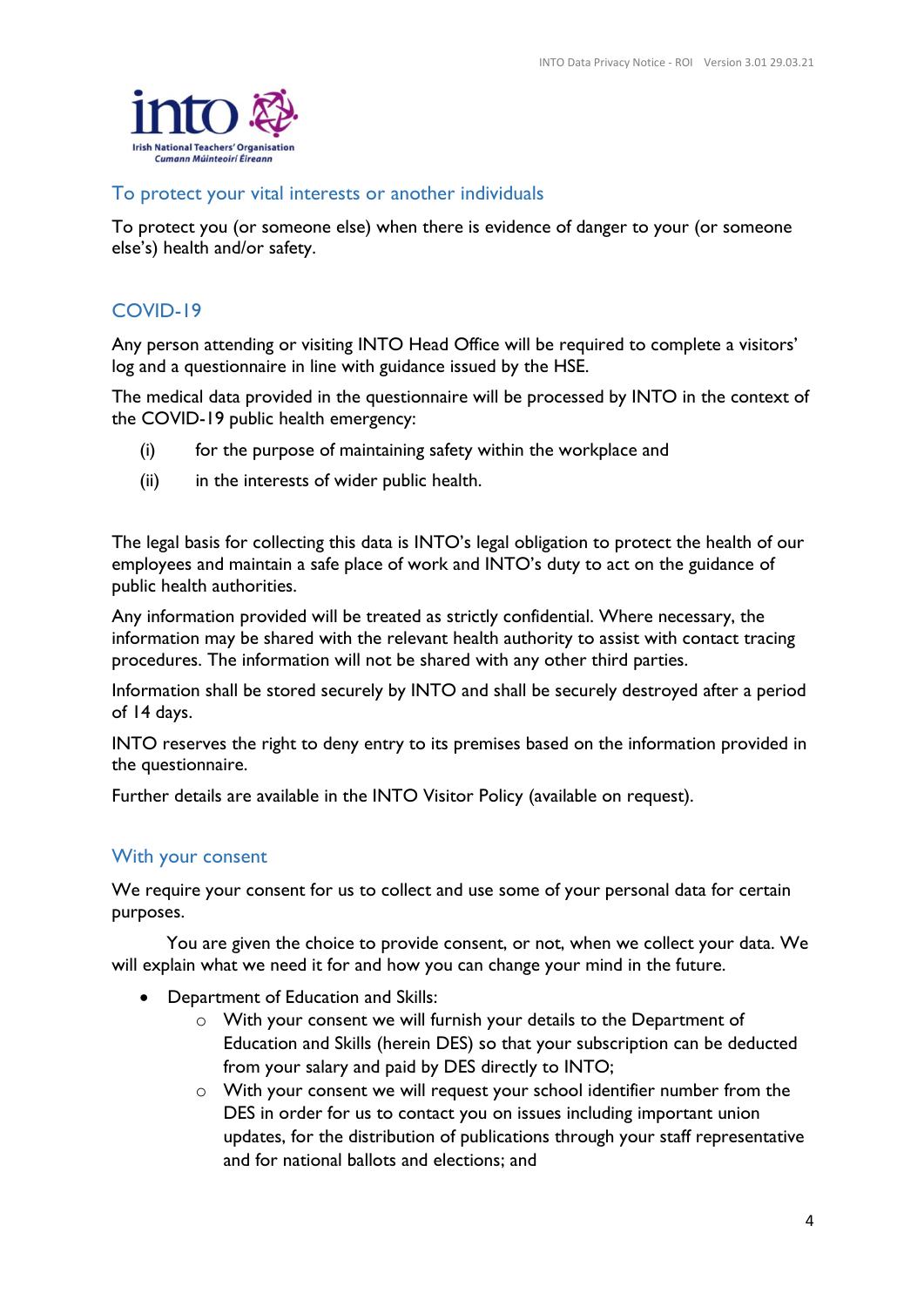

- o With your consent liaise with DES to complete your membership with the INTO including requesting confirmation from the DES whether you are paid as a substitute or a temporary/permanent teacher.
- Banks:
	- o With your consent we will furnish your name, address and bank details to your Bank to arrange monthly payment of your membership subscription by direct debit.
- Direct Marketing:
	- o We would like to be able to contact you by email and text about INTO member services and offers. We will only send you email and text content where we have your consent.
	- o Your data will never be passed on to third parties for the purposes of direct marketing.
- INTO Events:
	- o Where an INTO Event is recorded and/or where photographs are taken, those attending will be given an opportunity to indicate that they do not wish their image to be shared. For online events, attendees who do not wish to be visible and/or heard will have the facility to switch their cameras and microphones off.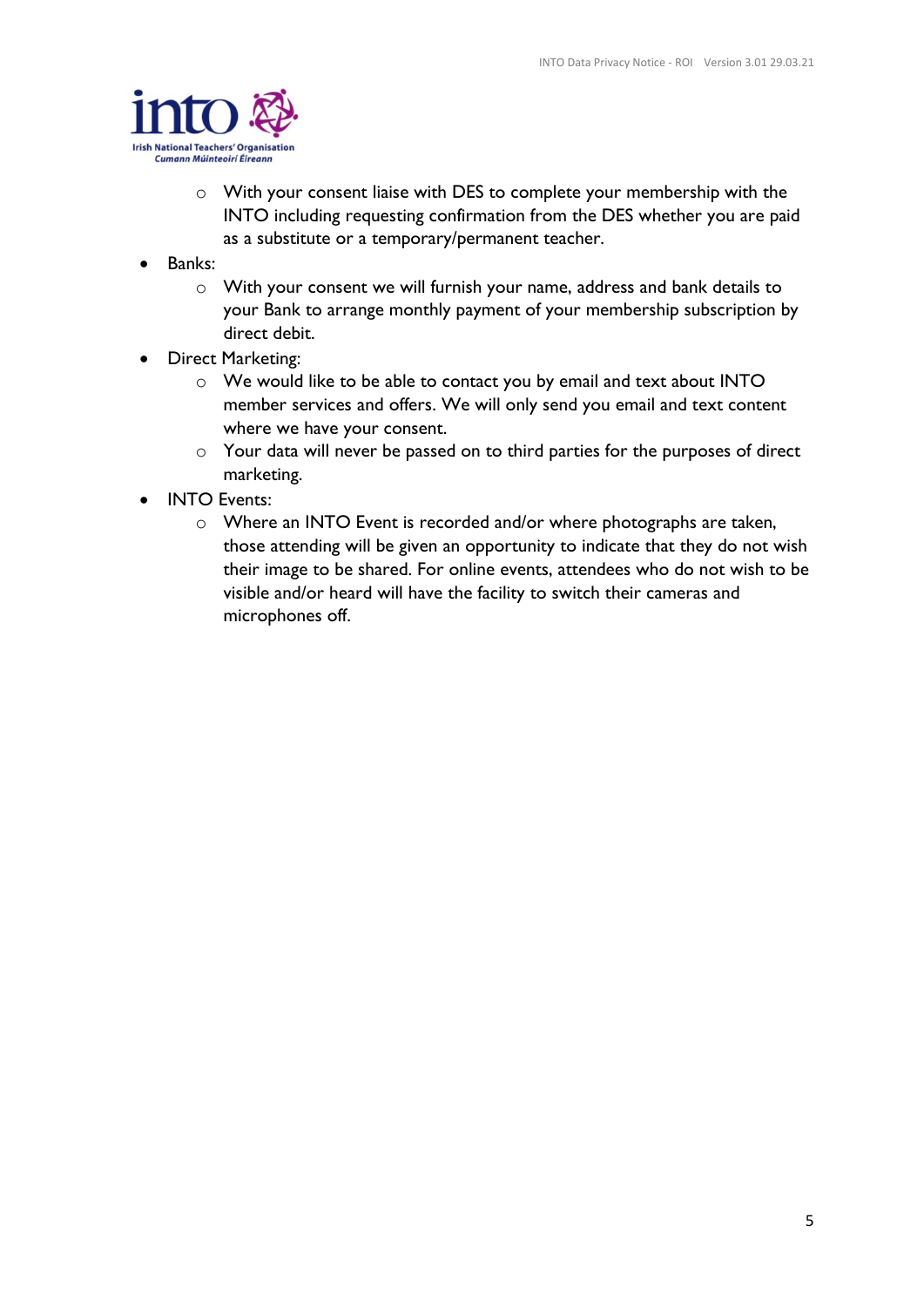

#### <span id="page-5-0"></span>What personal data do we collect? Third party individuals:

Where a complaint is made against an INTO member, the complainant may be a pupil, parent or guardian, or colleague. The INTO will receive this data directly from the member concerned. The complaint may also refer to other third-party individuals involved in the matters complained of.

We may hold personal data of third party individuals only as necessary in order to represent our members. Insofar as we require to hold or process any personal data, this is done in accordance with the INTO's Data Privacy Notice.

At all times the INTO will have regard to the fundamental rights and freedoms and the legitimate interests of the complainant and other individuals, particularly where such personal data relates to a child. The personal data varies on a case by case basis but may include:

- Name;
- Age; and
- School.

#### Members:

The personal data collected from you when you become a member of the INTO includes:

- Payroll number;
- Teaching Council number;
- Name;
- Date of birth:
- Home address;
- Contact details:
	- o Phone;
	- o Email.
- College attended & Qualification details;
- School details;
- Date of first appointment with DES;
- Out of service details;
- Teaching role;
- Branch details;
- Previous INTO membership details;

We may also collect the following data in appropriate circumstances:

- Your bank account details if you are paying your member subscription by direct debit;
- Contact history queries, emails;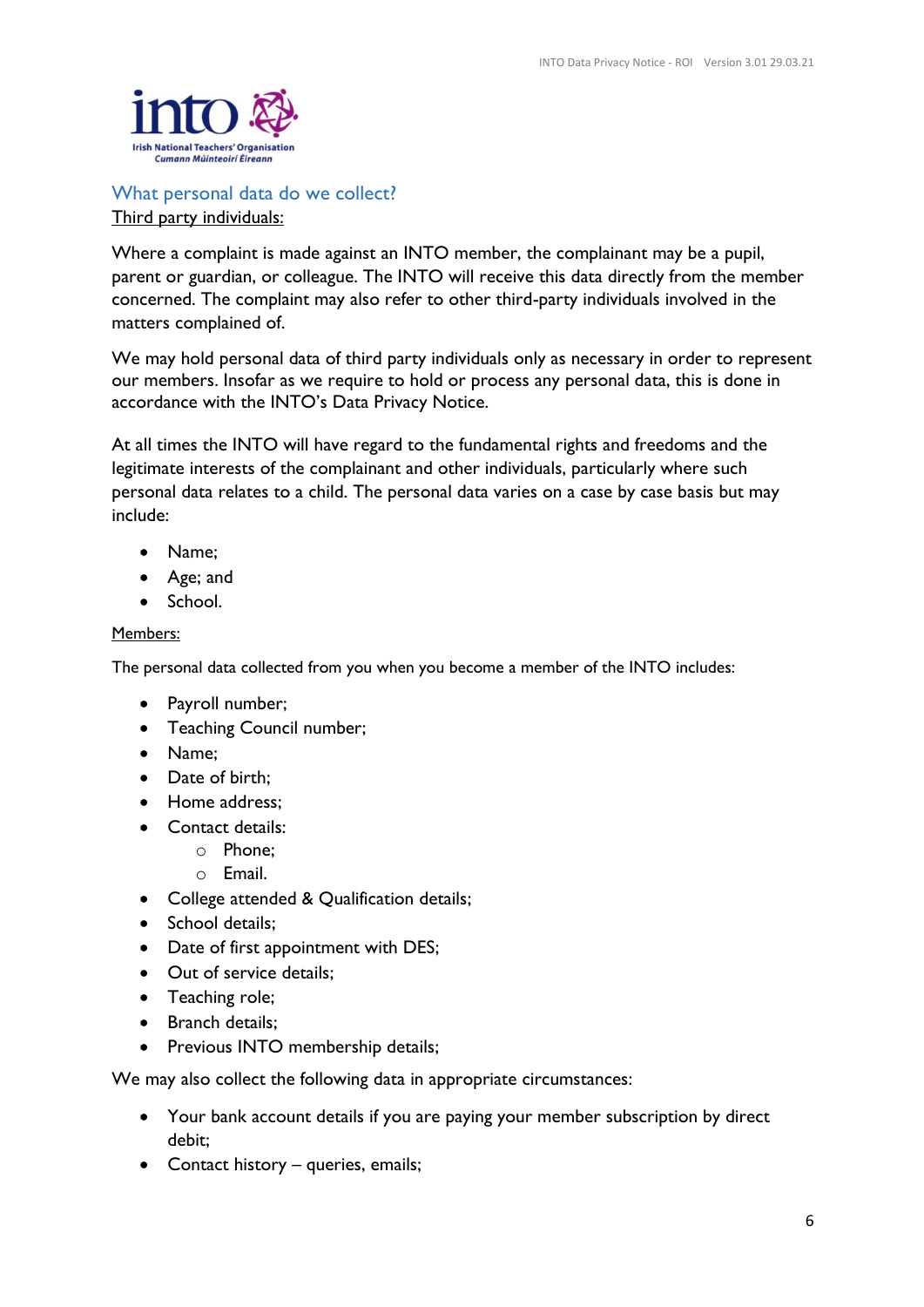

- Details required for course/conference attendance trade union training, INTO learning, INTO conferences;
- INTO offices held along with your contact details– national committees, branch and district offices, staff representatives;
- Personal data provided for applications for the Bursary Scheme;
- Personal data provided for grant applications (e.g. Grants available from Solidarity Fund, Benevolent Fund, Political Fund);
- Personal data provided on SubSearch:
	- o As a principal; or
	- $\circ$  As a substitute teacher;
- Personal data provided when you are in the Members' Area on the website;
- Your Email to send you our regular newsletter;
- Your name, email address, district (if required), branch (if required), school (when required) when you attend INTO training, seminars, etc.
- Online browsing cookies for further information please read our [Cookies Policy;](https://www.into.ie/ROI/StyleAssets/Statements/PrivacyPolicy/)
- Social Media commenting on INTO social media platforms:
	- o Name or alias;
	- o Social media profile;
	- o Photo or avatar;
	- o Any other data attached to your social media accounts;
- CCTV footage at or in the environs of INTO Offices for further information please request our CCTV Policy using the contact details below;
- Details provided by you, in order for you to enter INTO competitions and draws;
- Details provided by you, when you complete INTO surveys.

#### <span id="page-6-0"></span>How we use your personal data

The purposes for processing the personal data the INTO collect, are outlined below:

Third party individuals:

- Representing member's interests where a complaint has been made;
- Representing members during investigations, before the Teaching Council or at a disciplinary hearing;
- Representing members on employment and contractual issues;
- Representing members as part of parental complaints procedures;
- Representing members in the context of staff relations, bullying/harassment and grievances;
- Representing members who are subject to disciplinary procedures;
- Representing members who are being investigated in the context of child protection allegations;
- Representing members who are complained about to the Teaching Council.

Members: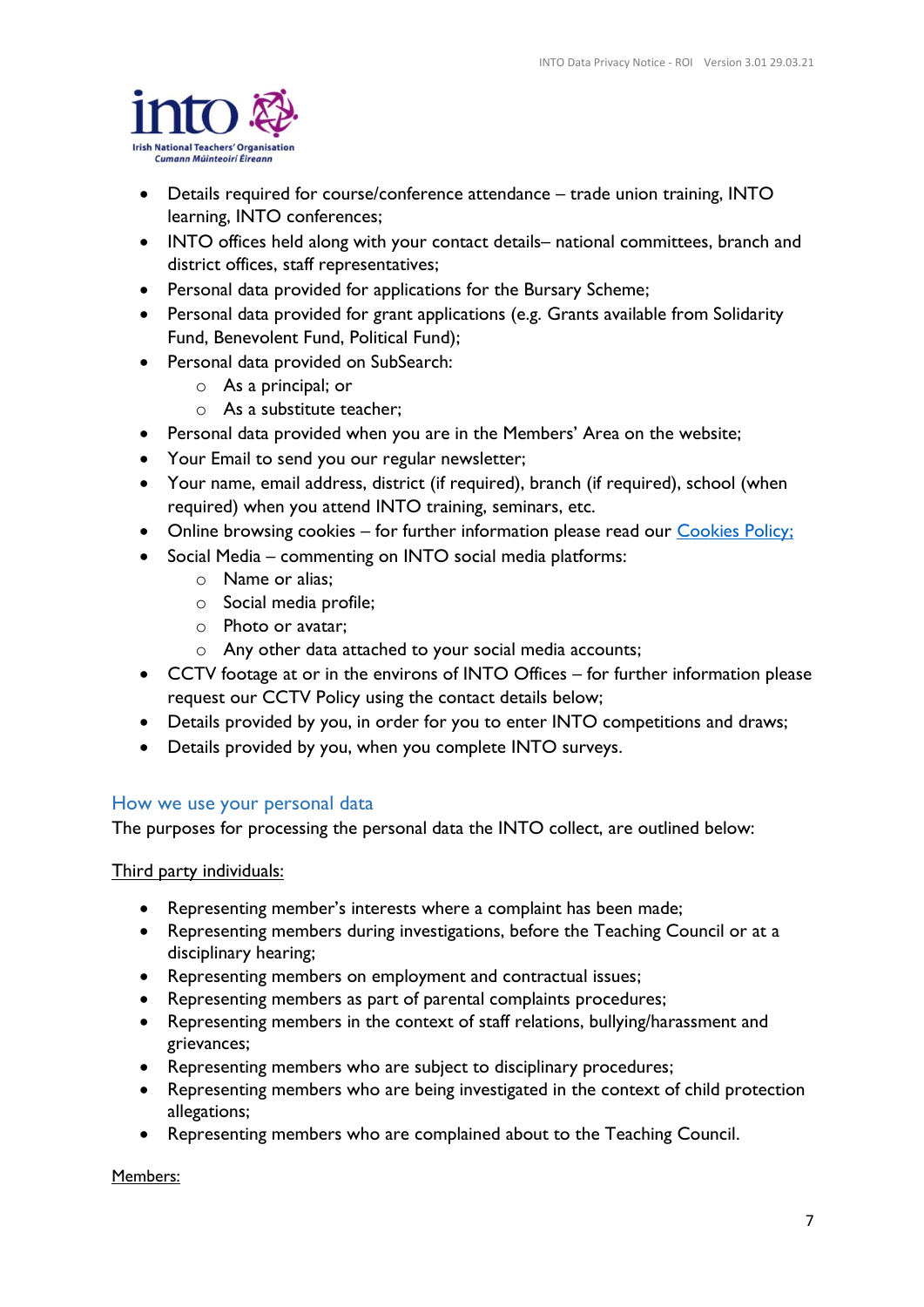

- Administer your membership of INTO;
- With your explicit consent process payments of your membership subscription;
- With your explicit consent request your school identifier from the DES;
- With your explicit consent request confirmation from the DES whether you are paid as a substitute or a temporary/permanent teacher;
- With your explicit consent furnish your name, address and bank account details to your Bank to arrange monthly payment of your membership subscription by direct debit;
- Provide you with ballot paper/papers at your school address in the event of an election or a ballot on issues of importance or on industrial action;
- Correspond with you in relation to membership of INTO, including corresponding with you at your address and by text and email;
- Answer and manage your enquiries;
- Add your questions, observations or concerns to your profile so we can understand your interests and preferences;
- Provide your details to our solicitors and other legal advisors in the event of any legal action or legal advice which at your request we may support on your behalf;
- To engage with organisations such as TUSLA (the Child and Family Agency), An Garda Siochana, the Department of Education, the Teaching Council, your staff representative and fellow teachers, for the purposes of representing you during investigations, including disciplinary hearings or where complainants have been made;
- Send you the InTouch/Printout magazine;
- With your explicit consent provide you with INTO updates by bulk text and email;
- With your explicit consent send you our newsletter (for further information please read [Data Privacy Information: Newsletters](https://www.into.ie/ROI/StyleAssets/Downloads/DataPrivacyInformation-Newsletters.pdf)) and marketing communications;
- Keep an up to date suppression list if you have asked not to be contacted;
- Carry out statistical analysis of our membership or to instruct a third party to perform this on our behalf;
- Provide your personal details to third party processors and contractors who act on behalf of INTO;
- To consider the make-up of our membership (e.g. age profile, geographical spread), in light of our trade union aims and objectives and to ensure that the interests of our members are being served by INTO;
- All activities that the INTO may undertake on your behalf as a member pursuant to our Rules and Constitution;
- INTO Learning may use your data as follows:
	- o To determine whether you have successfully completed online tasks related to INTO courses undertaken;
	- o Use your email or your mobile phone number to contact you with information regarding the course you are undertaking;
	- o De-personalise your data to use it for educational research purposes to inform INTO Learning how courses can be provided and improved in the future.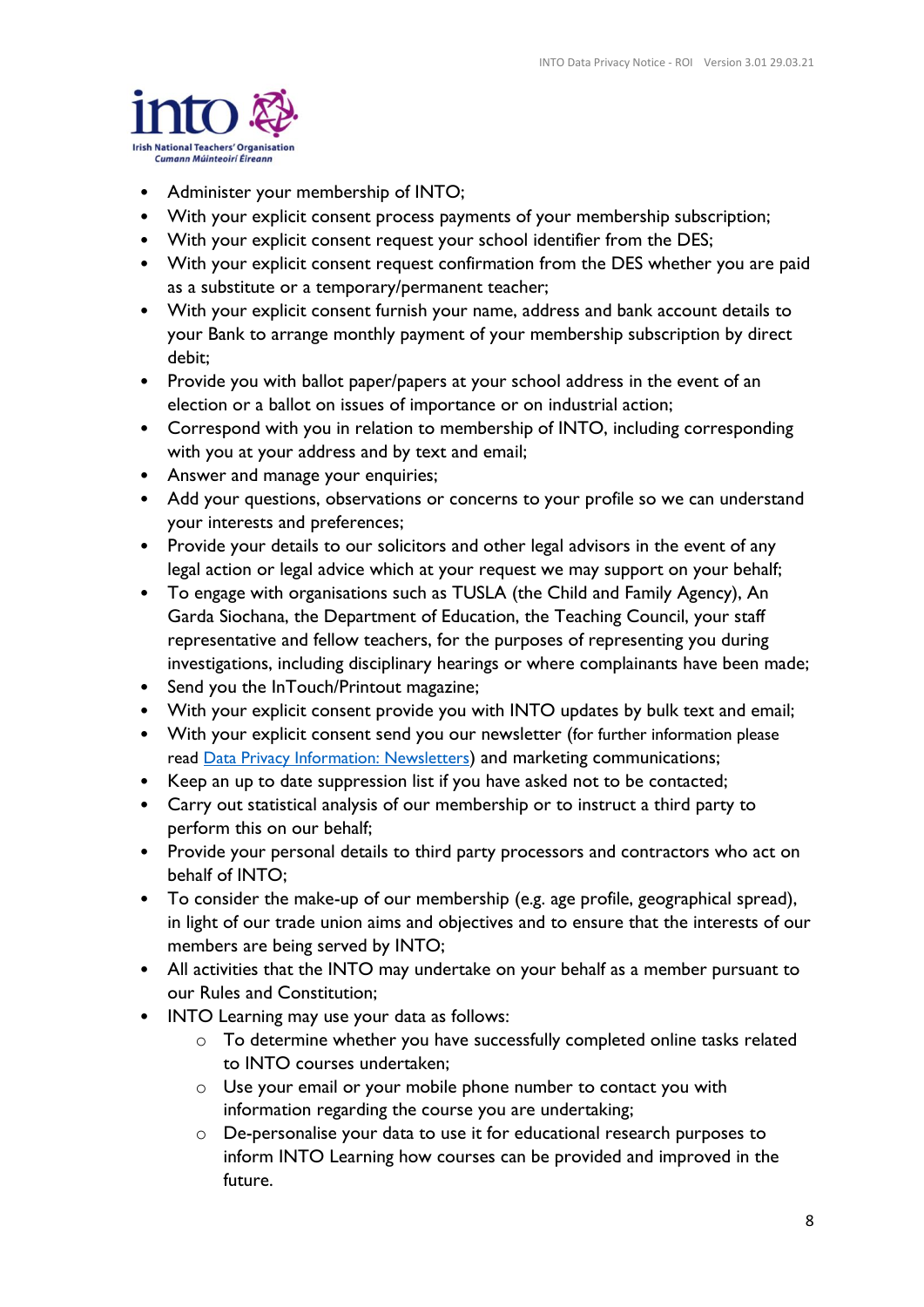

- Allow you to apply for access to the Bursary Scheme while securing the process of selection and protecting you against fraud;
- Allow you to apply for access to the Solidarity Fund, Benevolent Fund and Political Fund grants while securing the process of selection and protecting you against fraud;
- SubSearch may use your data to:
	- o Manage your search for substitutes;
	- o Manage your availabilities;
	- o Allow you to manage your preferences;
	- o Secure our website and protect you against fraud.
- Contact you, where appropriate, in relation to INTO competitions and draws you have entered; and/or
- Contact you, if required, when you complete INTO surveys.

Furthermore, we use cookies for the following purposes:

- To make this Site easier to use;
- To support the provision of information and functionality to you;
- To provide us with information about how this Site is used so that we can make sure it is as up to date, relevant and error free as we can;
- To enable the User to save their password for the Members' Area in their browser
- To allow our websites/apps to function properly;
- To ensure our websites/apps are secure and safe, and to protect you against fraud or misuse of our websites/apps or services, for example through performing troubleshooting;
- To run statistics, that is to:
	- o avoid visitors being recorded twice;
	- o know users' reaction to our advertising campaigns.
- To allow sharing of our content on social media;
- Use the content you have created and/or shared in accordance with the specific terms and conditions accepted by you e.g. to post your review/content;
- To provide you with the service(s) you requested (e.g. information about INTO annual Congress or information on different kinds of leaves);
- To monitor and improve our apps and devices; and/or
- To run analytics and statistics.

None of this information is associated with the user as an individual. Please read our [Cookies Policy](https://www.into.ie/ROI/StyleAssets/Statements/PrivacyPolicy/) for further details.

## <span id="page-8-0"></span>CONSENT AND HOW TO WITHDRAW CONSENT

Where we rely on your consent as a legal basis for processing your personal data, you have the right to withdraw that consent at any time.

An initial opt-out option is available when you join the INTO.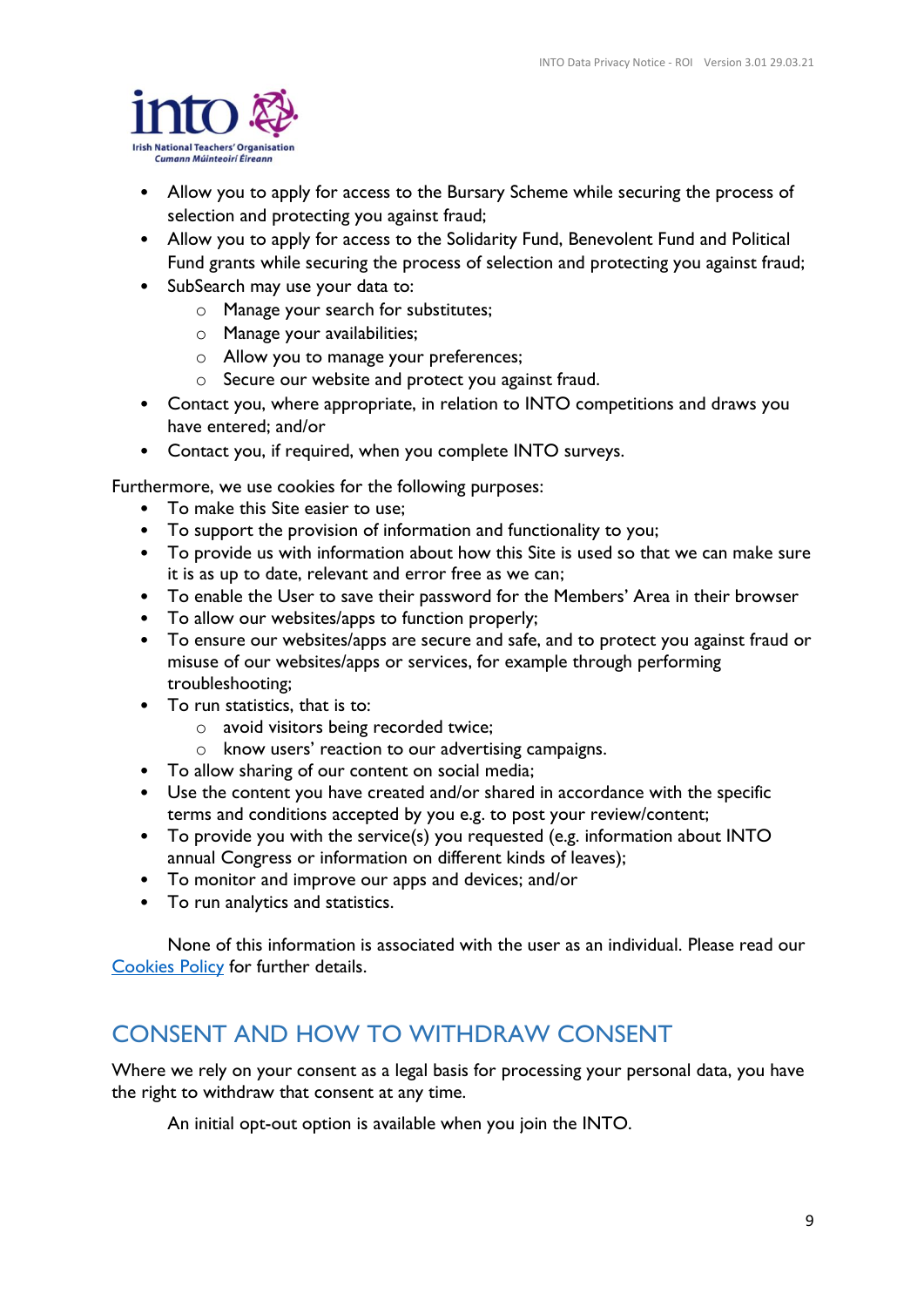

If you wish to withdraw consent given at any other stage (for Direct Marketing please ensure to specify what communication channels you want to be opted out from), contact us as follows:

- By writing to: Data Protection Officer, INTO, 35 Parnell Square, Dublin 1 DO1 ET35
- By emailing: [dpo@into.ie](mailto:dpo@into.ie)
- By telephoning: 01 8047732

Or use the unsubscribe link at the end of each newsletter email.

### <span id="page-9-0"></span>AUTOMATED DECISION MAKING INCLUDING PROFILING

Currently we do not employ Automated Decision Making including Profiling.

Firewall Security:

- One of the security measures we do employ is to filter our email and internet traffic through Firewall systems;
- The security systems do not give us data on individuals who email us and the only automatic decision it makes is whether to block or allow an email to pass into the system. This is in line with industry standards;
- We do not use the data to deny anyone access to our services.

# <span id="page-9-1"></span>HOW AND WHERE DO WE GET YOUR PERSONAL DATA FROM?

For members we get your personal data directly from you when you complete our membership forms, other INTO forms (e.g. delegates to congress, bursary, grant applications etc), email us, ring our query line, visit our website, interact on our social media accounts or use the INTO app.

We do not record the audio of telephone calls, but may have a log on when you called, call length, to whom you spoke, and what the subject of that call was.

For more information in relation to INTO's use of Cookies please read our [Cookies](https://www.into.ie/ROI/StyleAssets/Statements/PrivacyPolicy/)  [Policy.](https://www.into.ie/ROI/StyleAssets/Statements/PrivacyPolicy/)

For third party individuals, we get your personal data directly from our member, in the course of our legitimate purposes. Any personal data is treated with the utmost confidentiality and certain safeguards and mechanisms are in place to protect this personal data. The INTO has conducted a Data Protection Impact Assessment in respect of the personal data it processes belonging to third party individuals.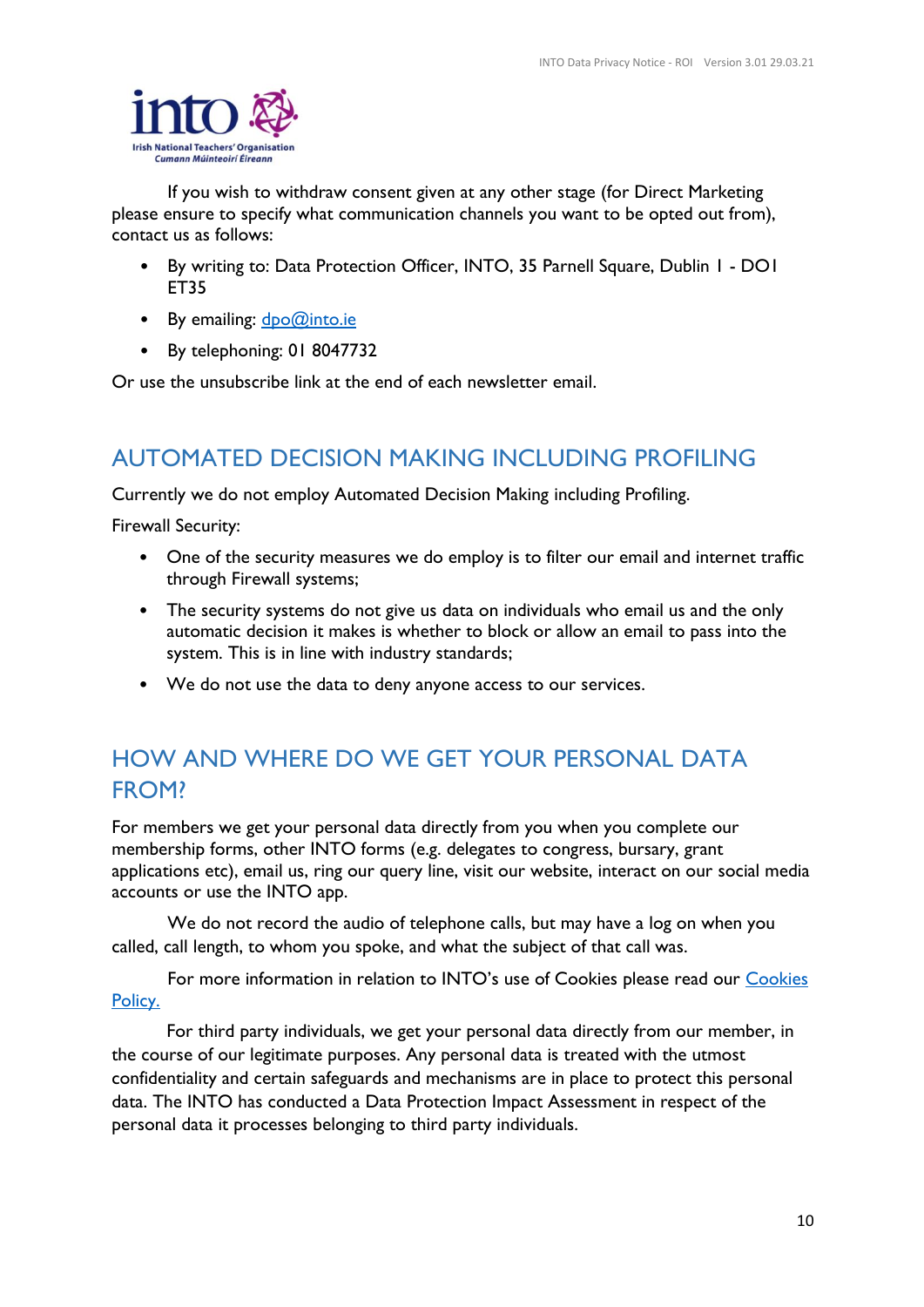

# <span id="page-10-0"></span>WHO MAY ACCESS YOUR PERSONAL DATA?

As set out above, INTO is committed to respecting the privacy of your personal data, and to processing such data in accordance with the data protection laws. It is important to know we do not sell your personal data.

### <span id="page-10-1"></span>Your personal data may also be processed on our behalf by our trusted third-party suppliers

We rely on trusted third parties to perform a range of business operations on our behalf. We only provide them with the information they need to perform the service, and we require that they do not use your personal data for any other purpose. We will always use our best efforts to make sure that all third parties we work with will keep your personal data secure. Examples include:

- Third parties that assist and help us in providing digital and e-commerce services such as membership database, web analytics and search engine;
- Third parties required to deliver a product to you e.g. An Post/delivery services;
- Third parties that assist and help us in providing IT services, such as platform providers, hosting services, maintenance and support on our databases as well as on our software and applications;
- Payment service providers e.g. Realex;

The legal basis for this sharing is our legitimate activities and legitimate interests:

- To carry out the normal activities of a trade union as set out in INTO's objects at Rule 3 of our Rules and Constitution, and which include provision of advice and assistance for members, to administer a benevolent fund to assist members in accordance with our Rules, and to provide or provide for representation of members in industrials relations and legal processes such as hearings before the WRC, the Labour Courts or courts of law;
- Improve our products and services to ensure they match your needs
- To prevent fraud Nobody may take your virtual personality and to prevent fraudulent activity on our websites;
- To secure our tools to keep our tools (websites/apps/devices) safe and secure and working properly with no security breaches.

#### <span id="page-10-2"></span>National elections and election to CEC and National Committees

The INTO will provide the following data to candidates for National elections, CEC District elections and for other national committee elections who are validly nominated under the terms of Rule 44:

- A printout of the members' data (teachers' name and school address) and of staff representatives in the electoral area and an offer of a set of labels for staff representatives in the electoral area at no cost;
- An electronic version of the printout of the members' data and of staff representatives in the District if requested – names and school addresses only.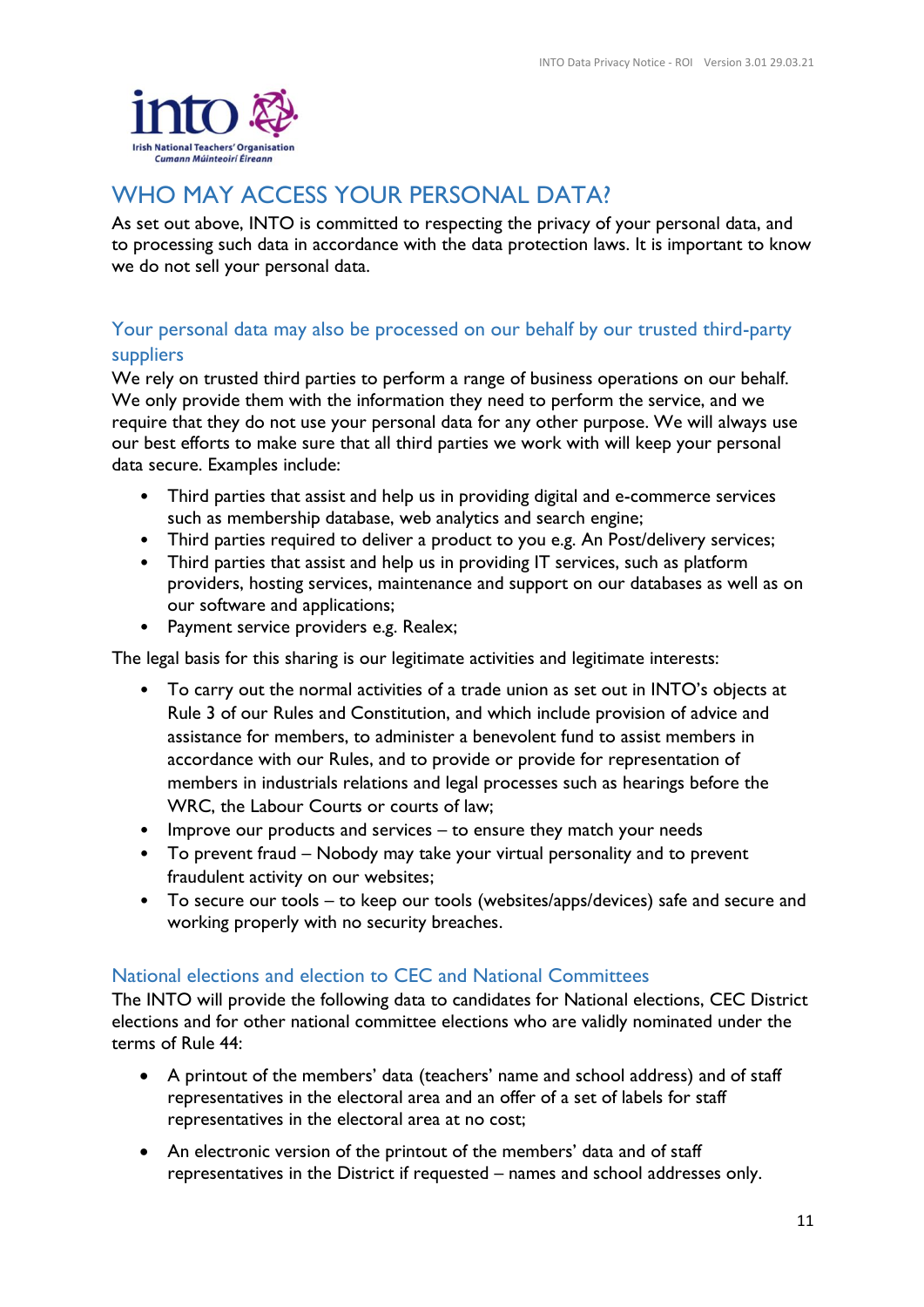

At the time of an election in a particular District, the relevant Branch Secretaries may be requested to contact Staff Representatives regarding their willingness to allow their telephone number and/or email address to be passed to the candidates should they be requested.

#### <span id="page-11-0"></span>We may also disclose your personal data to third parties

The INTO may disclose data when legally compelled to do so; in other words, when, in good faith, it is believed that the law requires it or for the protection of the INTO's legal rights.

In other circumstances we may disclose if we have your consent or we are permitted to do so by law.

### <span id="page-11-1"></span>DO WE TRANSFER YOUR PERSONAL DATA OUTSIDE OF THE EUROPEAN ECONOMIC AREA (EEA)?

In general, the personal data that we collect from you is not transferred to, accessed in, nor stored at a destination outside the European Economic Area (EEA). However, in certain cases it may be necessary for us to transfer data to servers located outside of the EEA. The privacy protections in these jurisdictions may not be equivalent to those in Europe. We will only transfer personal data outside of the EEA where permitted to do so by European law and we will take steps to ensure that the personal data continues to enjoy appropriate protections.

### <span id="page-11-2"></span>HOW LONG DO WE KEEP YOUR PERSONAL DATA?

This will vary dependent on the nature of the data. When we make a decision on what data to retain, and for how long, we analyse several criteria to ensure data are not kept longer than necessary or appropriate. These criteria are to ensure we provide you with the best service as an INTO member and to make sure we meet our statutory obligations. These criteria include:

- The purpose for which we hold your personal data;
- Our legal and regulatory obligations in relation to that personal data; and
- Any specific requests from you in relation to the deletion of your personal data.

When we no longer need to retain your personal data, it will be destroyed to best standards.

### <span id="page-11-3"></span>IS YOUR DATA SECURE?

INTO takes data privacy seriously. We are committed to keeping your personal data secure and taking all reasonable precautions to do so. We deploy appropriate organisational and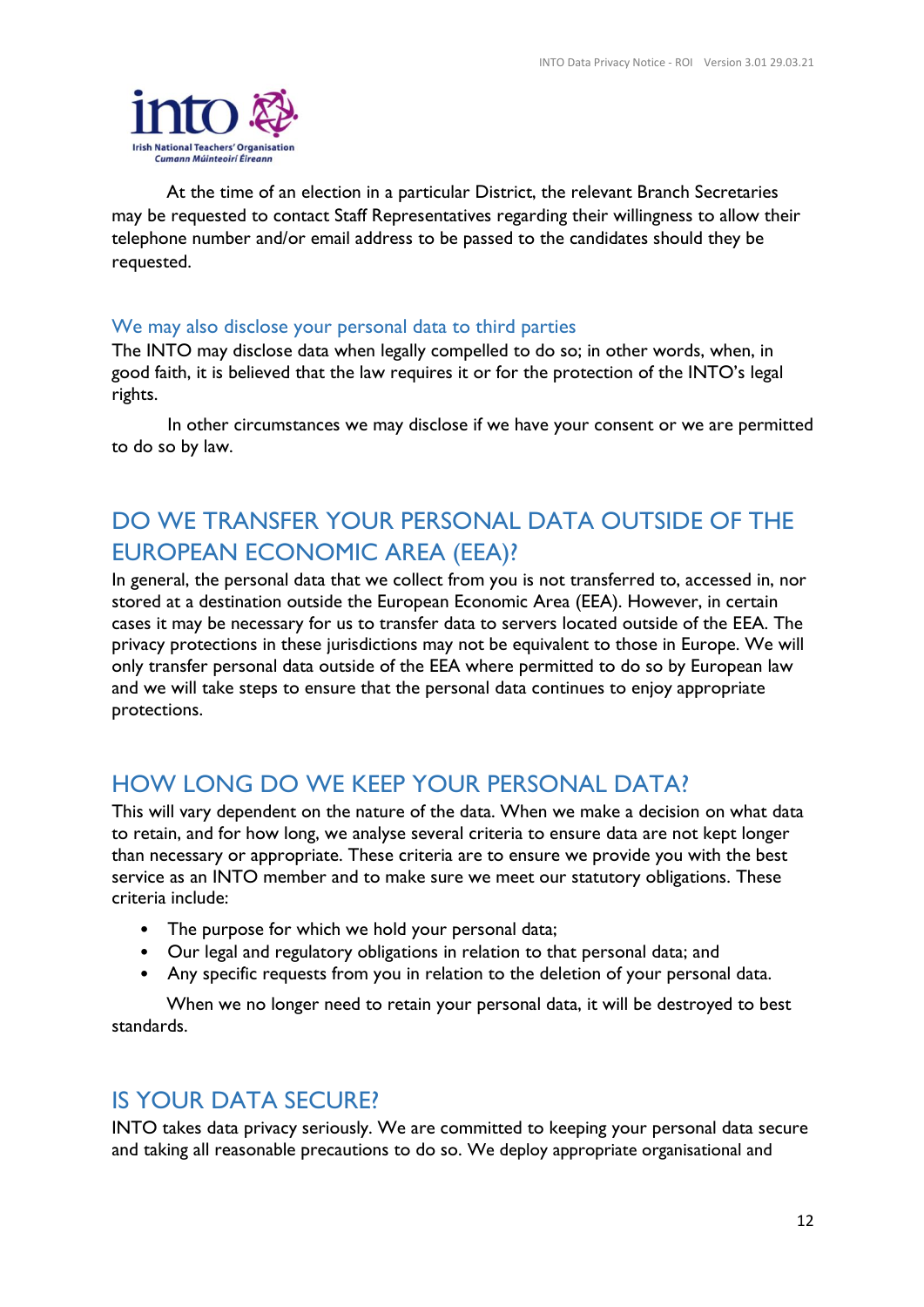

technical security measures to keep personal data secure and we contractually require that trusted third parties who handle your personal data for us do the same.

We always do our best to protect your personal data and once we have received your personal data, we use strict procedures and security to try to prevent unauthorised access.

Unfortunately, no data transmission over the Internet can be guaranteed to be 100% secure. As a result, while the INTO strives to protect all Users' personal data, the INTO cannot ensure or warrant the security of any data transmitted to the INTO via the Internet, Users do so at their own risk. Once the INTO receives Users' transmissions, we take all practicable steps, in accordance with high standards of security, to ensure its security on the INTO's system.

## <span id="page-12-0"></span>WHAT ARE YOUR RIGHTS?

You have the following rights with regards to the personal data we hold on you:

- The right to access the personal data we hold about you;
- The right to access details about how your data are processed
- The right to have incorrect and incomplete personal data we hold about you updated;
- The right to request that we erase the data we hold about you;
- The right to withdraw consent at any time for personal data processing that is based on consent;
- The right to ask us to stop contacting you with direct marketing;
- The right to restrict the processing of your personal data;
- The right to data portability by receiving your personal data in a structured, commonly used format;
- The right to object to automated decision making/profiling where this is utilised;
- The right to lodge a complaint with a supervisory authority.

To exercise these rights please contact INTO at the contact details outlined below. Please include details to assist us to locate your personal data e.g. your name, school roll number and INTO membership number.

### <span id="page-12-1"></span>HOW DO YOU EXERCISE YOUR RIGHTS?

If you have any questions or concerns about how we treat and use your personal data, or would like to exercise any of your rights as outlined above, please contact our Data Protection Officer at  $\frac{dpo@into_ie}{dt}$  or by writing to us at:

Irish National Teachers' Organization Data Protection Officer 35, Parnell Square Dublin 1 – D01 ET35